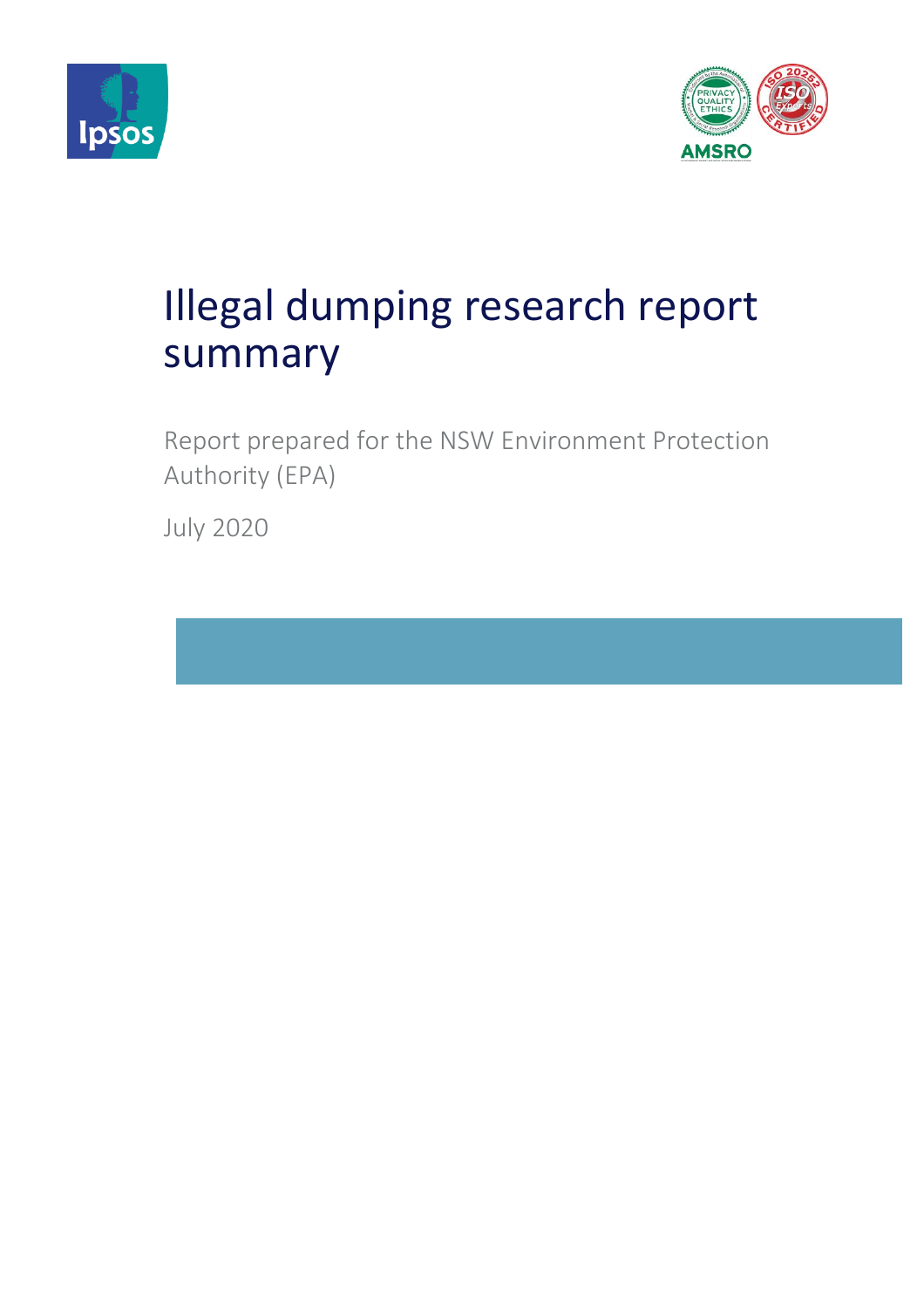| <b>Project Contact:</b> | Stuart Clark<br>Jessica Elgood<br>Florence Le Guyader<br>Olivia McDonald |
|-------------------------|--------------------------------------------------------------------------|
| Contact address:        | Level 2, 51 Berry St                                                     |
|                         | NORTH SYDNEY<br>NSW 2060                                                 |
| Office phone:           | (02) 9900 5100                                                           |
| Email:                  | stuart.clark@ipsos.com<br>florence.leguyader@ipsos.com                   |
| Ipsos project:          | 19-041957-01                                                             |

*This research was conducted in accordance with AS20252 and ISO 9001:2015.*

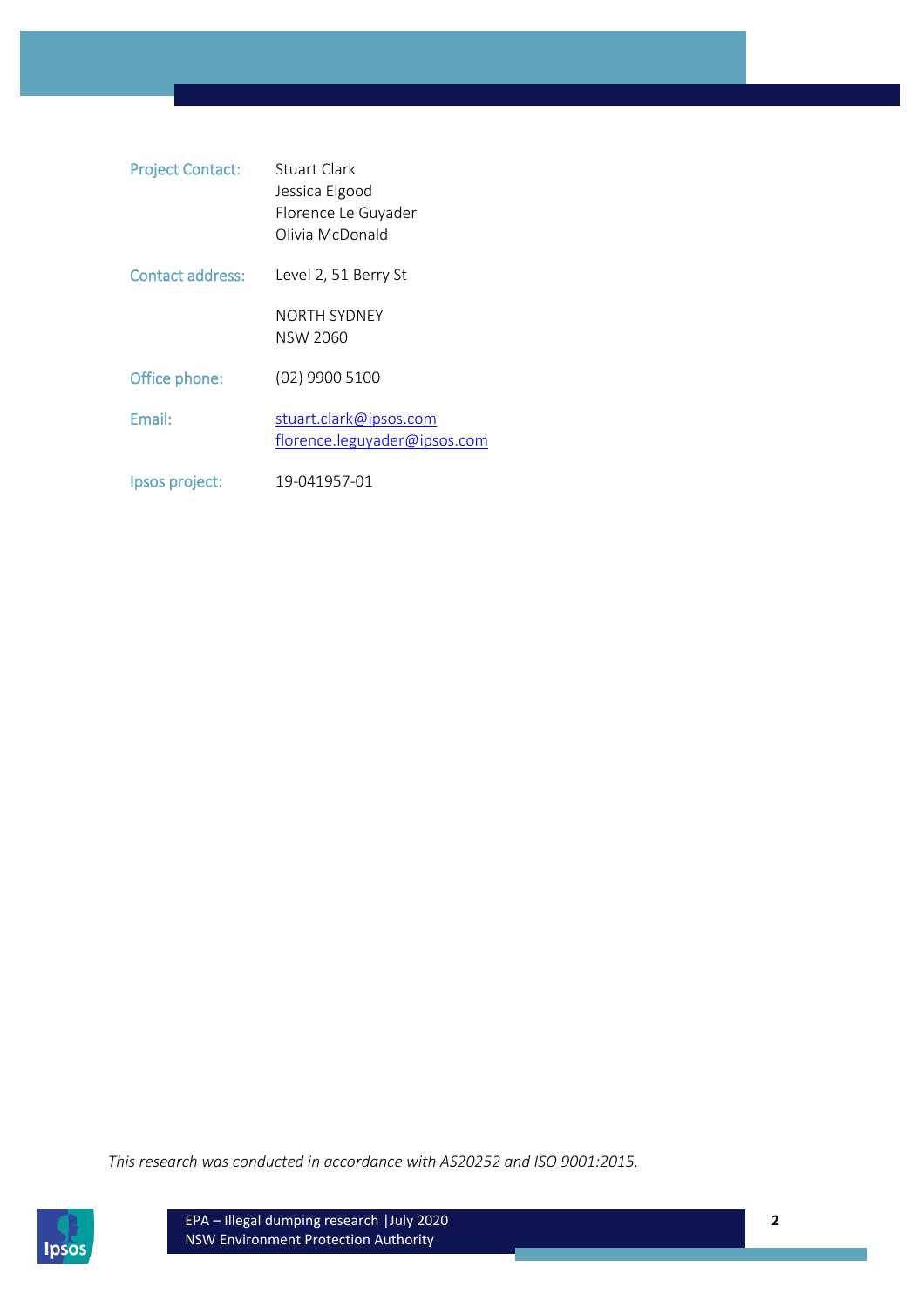# Table of contents

| Introduction                                                              | 4  |
|---------------------------------------------------------------------------|----|
| <b>Key findings</b>                                                       | 4  |
| <b>Detailed findings</b>                                                  | 5  |
| <b>Recommendations</b>                                                    | 19 |
| Appendix: Table of waste types disposed of by location (2014 and 2019) 22 |    |

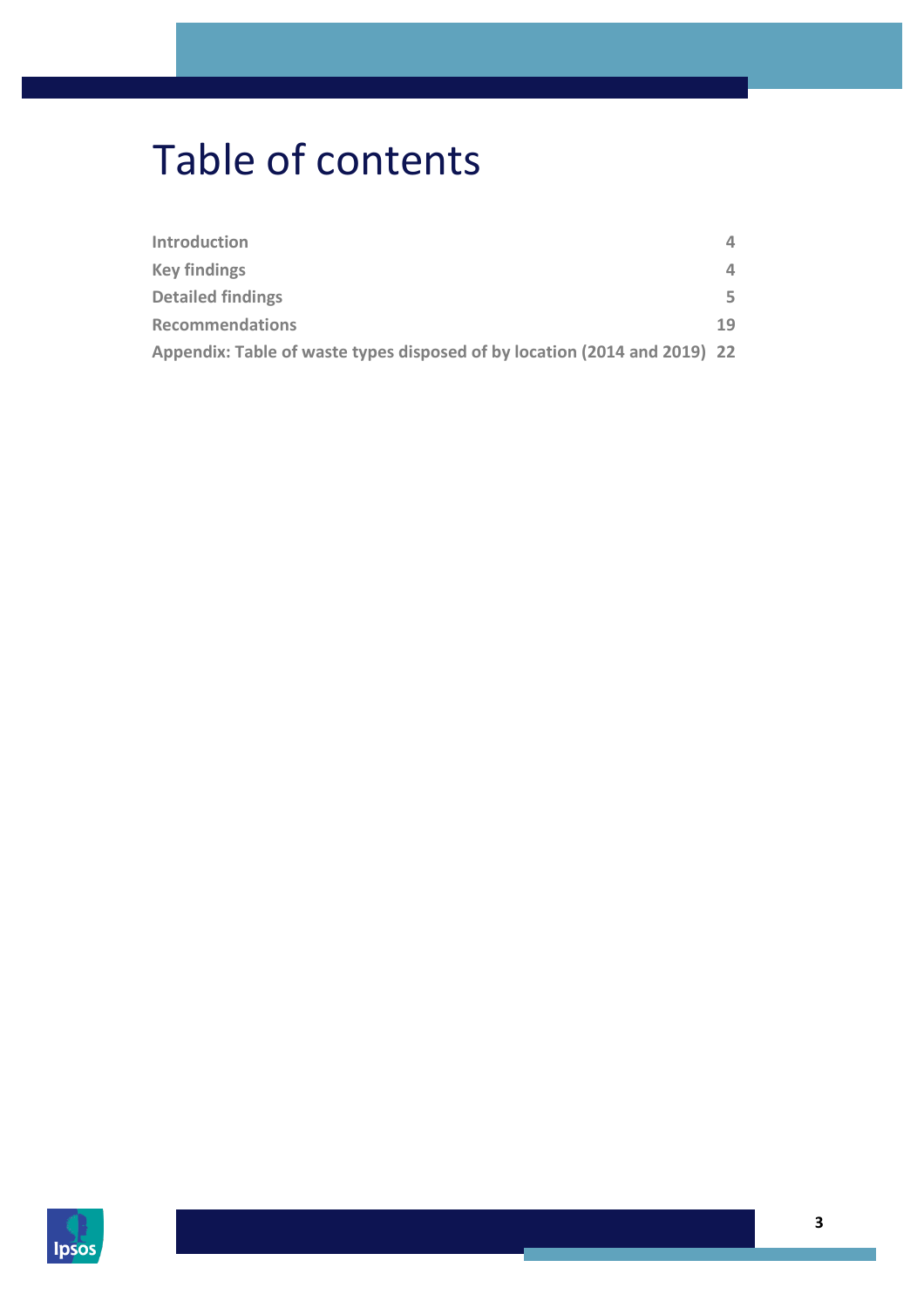# <span id="page-3-0"></span>Introduction

# Background and objectives

This report presents a summary of the second round of NSW illegal dumping research, undertaken in 2019. The first wave was completed in 2014.

This research provides a benchmark for monitoring changes in attitudes, behaviours and experiences relating to illegal dumping. The overriding objective of the 2019 research was to update the 2014 study and explore changes over time.

# Methodology

The methodology for the 2019 research was designed to replicate that of the 2014 study, with a reduced number of stakeholder in-depth interviews and more community focus groups. The fieldwork consisted of the components shown in the table below, undertaken in NSW only.

| <b>Research component</b>                            | 2014                  | 2019                  |  |  |  |  |  |
|------------------------------------------------------|-----------------------|-----------------------|--|--|--|--|--|
| Qualitative in-depth-interviews<br>with stakeholders | n=44 participant      | $n=16$ participants   |  |  |  |  |  |
| Focus groups with residents                          | $\mathfrak{D}$        | $\overline{4}$        |  |  |  |  |  |
| Online survey of councils                            | n=64 participants     | n=42 participants     |  |  |  |  |  |
| Online survey of residents                           | $n=1009$ participants | $n=1000$ participants |  |  |  |  |  |
| Online survey of businesses                          | n=100 participants    | $n=100$ participants  |  |  |  |  |  |

# <span id="page-3-1"></span>Key findings

The key findings of the research are outlined below.

**Behaviour**

- Overall, the behavioural landscape in relation to illegal dumping in NSW is similar in 2019 to 2014.
- Measures taken to reduce illegal dumping in the past five years appear to be having a positive, but limited, impact.
- Types of waste and disposal locations reported by both residents and businesses in the online survey have fallen significantly since 2014. This may reflect an actual change in dumping behaviour, social acceptability biases or other factors are impacting self-reporting or a change in the way participants interacted with the questionnaire.

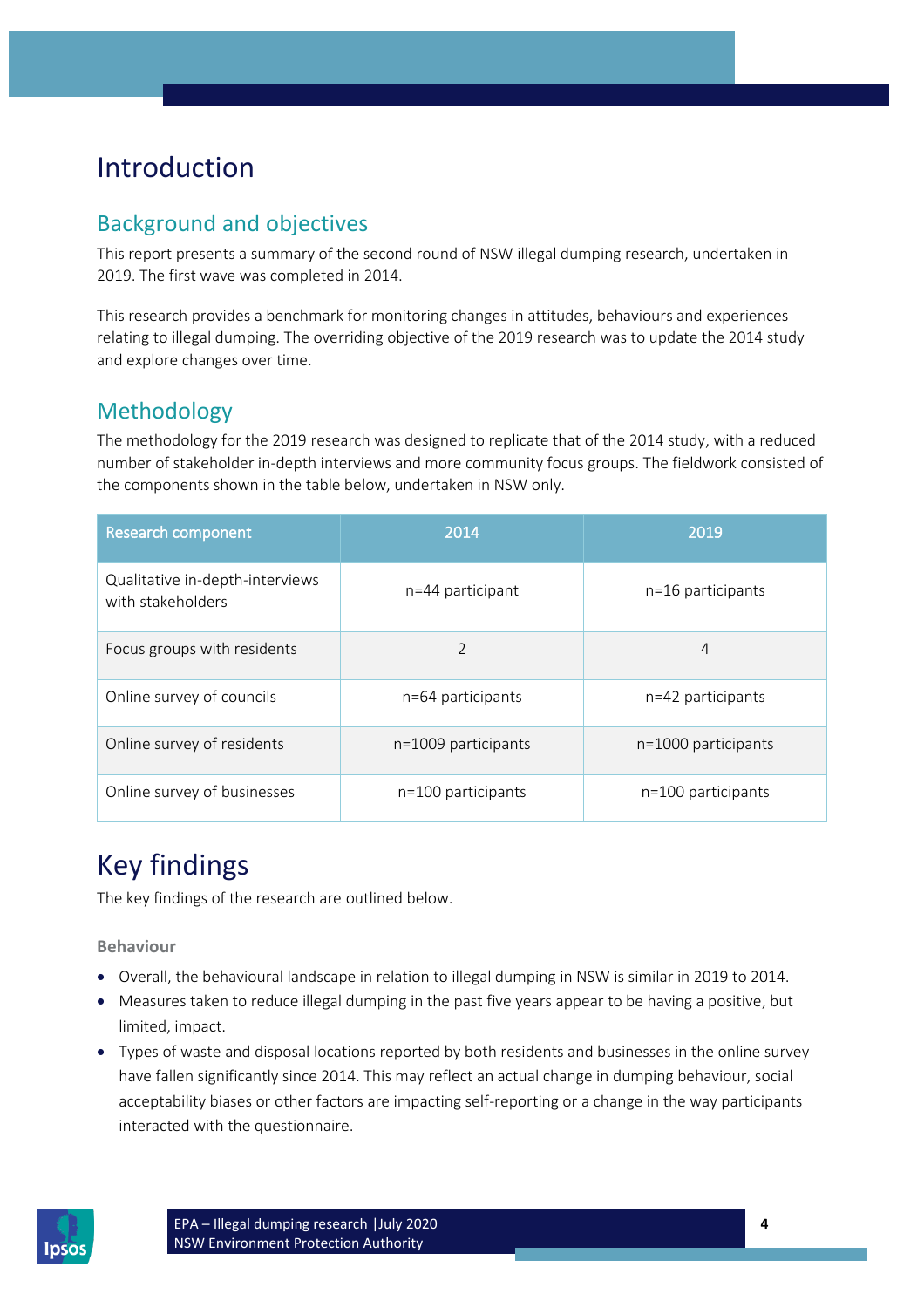- While those over the age of 40 remain the largest group who admit to kerbside dumping, those under the age of 40 are more likely to have undertaken kerbside dumping in 2019 than in 2014.
- Dumping of asbestos appears to have decreased.

# **Motivation**

- Among residents, the profile of enforcement activities has increased, with the result of increasing concern around being caught and fined for dumping.
- Among businesses, the profile of enforcement activities has increased but perceived costs of fines have dropped.

## **Social opportunity**

• The perceived acceptability of kerbside dumping has increased slightly among residents since 2014.

# **Physical opportunity**

• Awareness and use of council kerbside collections for bulky waste have increased since 2014.

# <span id="page-4-0"></span>Detailed findings

# Experiences and perceptions of LGAs and other land managers

This section outlines important findings from the research with Councils and land managers.

# Perceptions of the extent of illegal dumping among councils and land managers

The qualitative and quantitative research indicate that illegal dumping remains a significant issue for councils and land managers in NSW.

However, the findings show the extent of illegal dumping has decreased in some local government areas. The proportion of councils that consider illegal dumping a *minor problem* has increased from 17% in 2014 to 31% in 2019, indicating that some councils have seen reductions in dumping in their areas.

This aligns with the findings of qualitative interviews with land managers (i.e. councils and other government land managers). Many indicated that targeted campaigns run in dumping hotspots, often with the support of the EPA, have been effective in reducing local dumping rates. Some noted that the impacts of such programs are limited to the periods during which they run, and don't have a lasting impact on behaviour.

Despite the positive steps reported by some councils, illegal dumping still presents a challenge in many LGAs. The proportion considering illegal dumping a *major problem* is consistent with the first round of the study at 19% in 2019 (compared to 22% in 2014). In addition to this, the proportion indicating that dumping is not a problem at all has fallen from 2% to 0% in 2019.

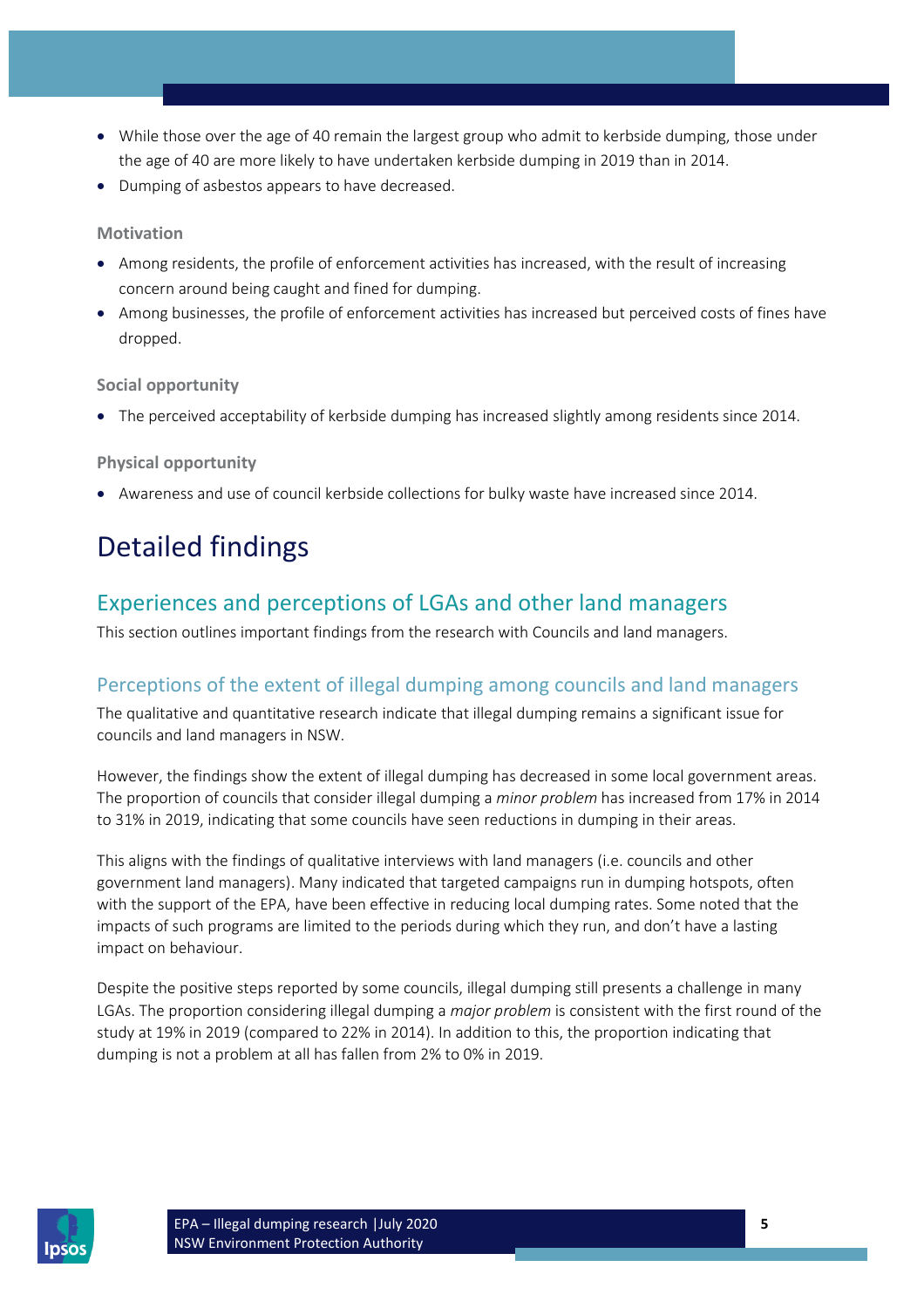



*Base: Total LGA sample | 2019 LGA sample (n=42), 2014 LGA sample (n=63) Q4. To what extent is illegal dumping a problem in your council area? Illegal dumping*

Overall, the findings of the survey of LGA managers shows that the pattern of dumping has not changed in the past five years. The types and locations of dumped materials the managers deal with is very consistent with 2014.

**Asbestos dumping has been reduced since 2014**

The one area that stands out for its improvement over time is asbestos. One in five LGA managers (19%) indicate that there has been a reduction in asbestos dumping in the past five years (compared to just 6% in 2014). In addition to this, 33% of councils now report that asbestos dumping is typical on roadsides in their area, compared to 59% in 2014.

# Costs associated with illegal dumping

As in 2014, council managers (as well as other land managers) identified the cost and effort invested in cleaning up, monitoring and preventing illegal dumping as the most significant impact of illegal dumping to them.

Both councils and other land managers expressed concerns about their reliance on grants and external funding to maintain clean-up budgets. Many indicated that their organisations' budgets are not large enough to properly address the extent of dumping it areas they are responsible for. The responsibility for funding clean-up on private land can be a challenge to negotiate. Private land managers are, at times, reticent to spend money on rectifying dumping as it takes funds directly from budget allocated to other amenities. Some stated that, while they bear the financial cost of illegal dumping on their properties, they see dumping as a public issue and feel that LGAs should pay for clean-up.

Also consistent with 2014, the reported cost of managing illegal dumping for LGAs varied widely. The reported total cost of illegal dumping per year ranged from less than \$20,000 to more than \$750,000.

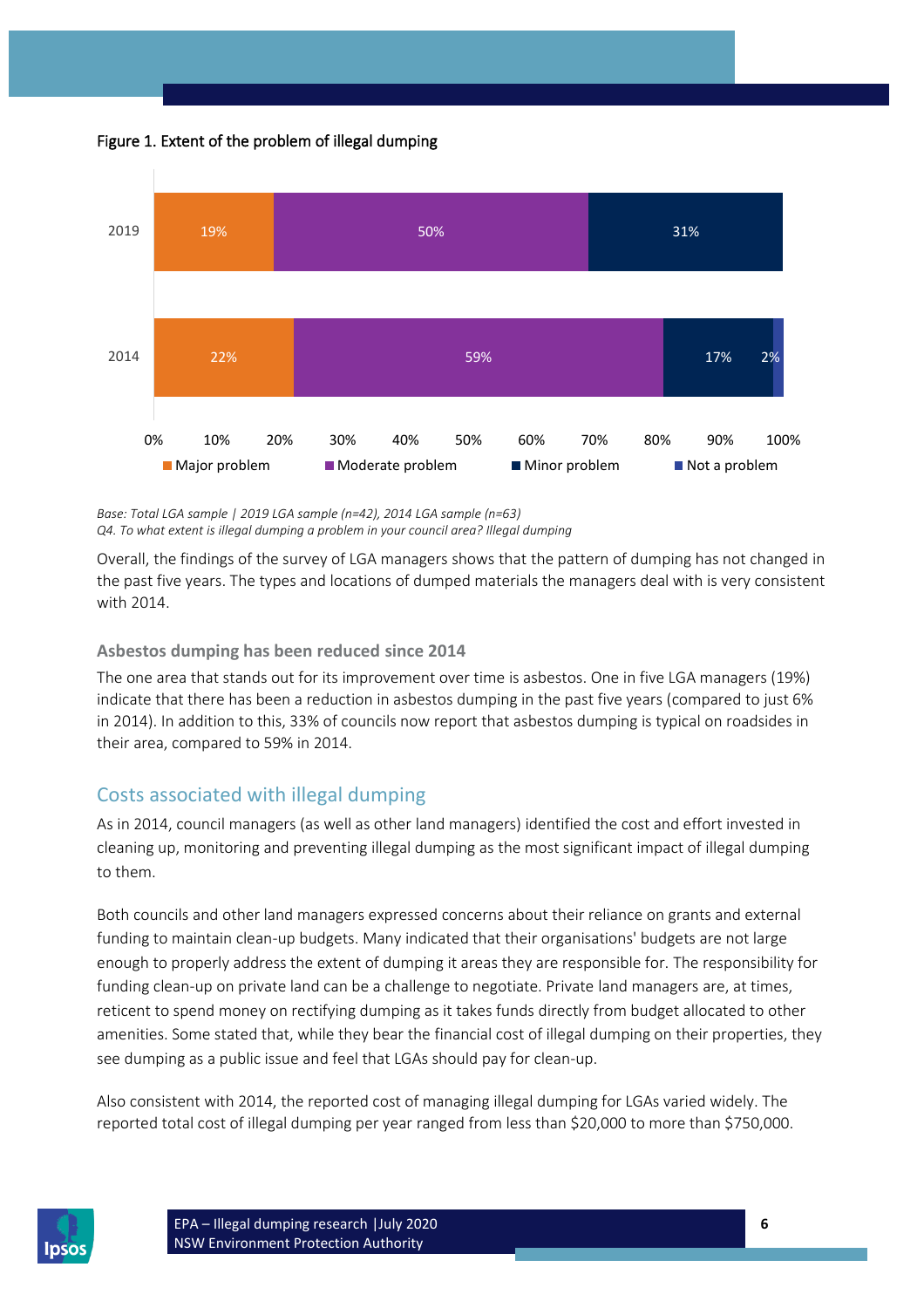# Initiatives and strategies undertaken to reduce illegal dumping

Survey findings show upwards trends in the use of most interventions by councils to reduce illegal dumping compared to 2014. The use of signage has increased significantly.



## Figure 2: Initiatives and strategies undertaken by councils to reduce illegal dumping

*Base: Total LGA sample | 2019 LGA sample (n=42), 2014 LGA sample (n= 63)*

*Q21: What initiatives or strategies, if any, has your council used to reduce illegal dumping and/or illegal landfilling? Note: Types of documentation ranked in descending order based on 2019 results. Opening of a Community Recycling Centre (CRC) is a new code added in 2019, was not asked in 2014.* 

Overall, patrolling and surveillance, and changes to council waste services were perceived as the most effective strategies to combat illegal dumping with a large majority of LGAs indicating these are somewhat or very effective (94% and 93% respectively).

# Community and industry findings

This section outlines important findings from the research with residents and businesses.

# Behavioural trends over time

## **Who is dumping waste?**

Demographics of residents who admit to disposing of items illegally are broadly similar to 2014. While deliberate dumpers come from a range of backgrounds, they are most likely to be male and in the 18-29 age group. Indeed, those under 30 are more likely in 2019 to report deliberate dumping than in 2014.

A key change since 2014 is that those aged under 40 are more likely to indicate they have undertaken kerbside dumping. In addition to this, younger age groups (18-29 years old) tend to indicate lower levels of awareness of legitimate means of disposal and are less likely to correctly identify dumping behaviours as illegal compared to those aged 50 and above.

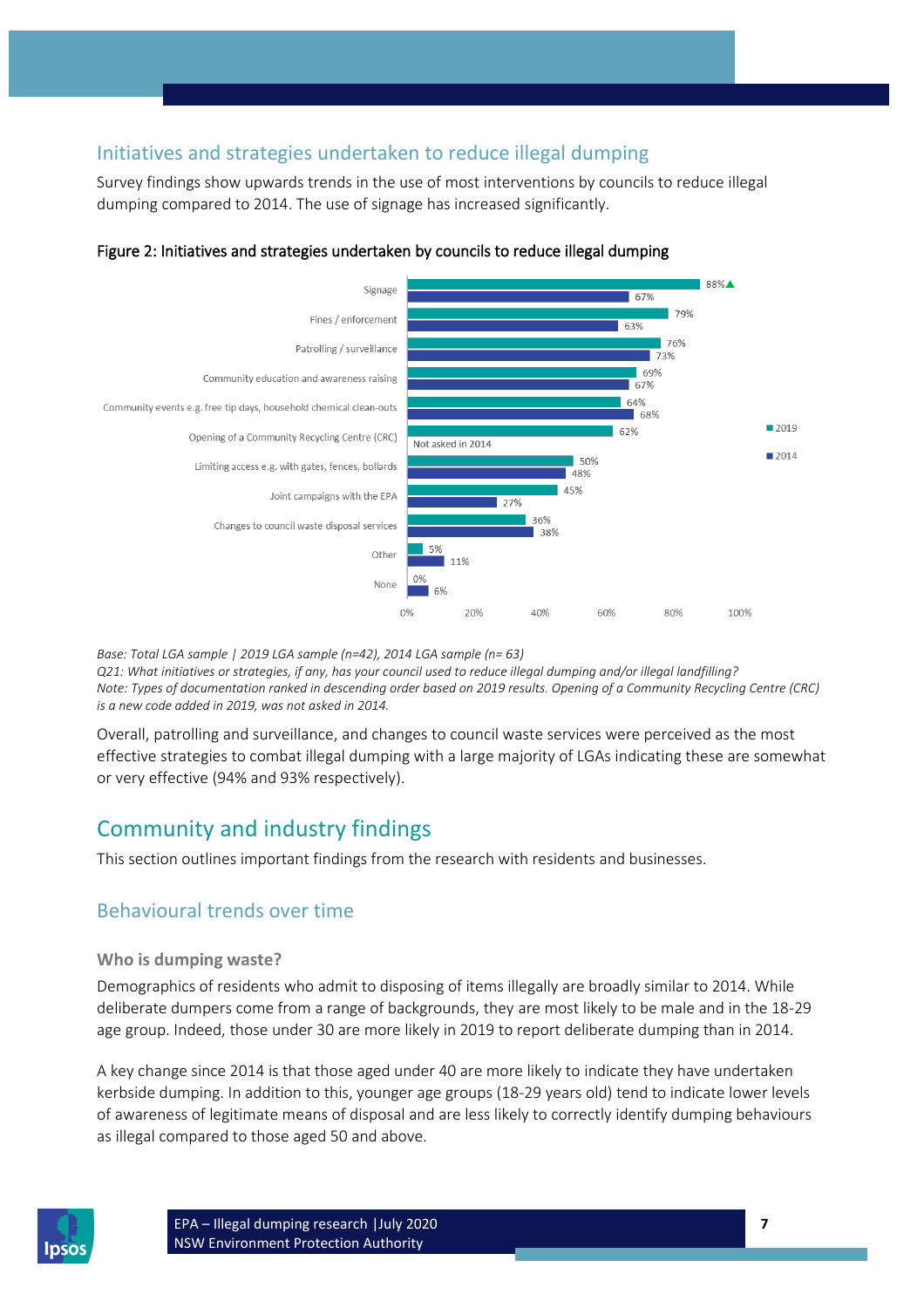Those aged 40-59 are still the most likely age group to undertake kerbside dumping.





*Base: 2019 | Non-dumper (n=759), Kerbside dumper (n=154), Deliberate dumper (n=87). 2014 | Non-dumper (n=621), Kerbside dumper (n=231), Deliberate dumper (n=157).* 

*SQ1 Are you…?*

*SQ2 What is your approximate age?* 

*Q18 Which of the following best describes you?*

## **How residents are disposing of waste**

Types and locations of waste dumping reported by both residents and businesses in the online survey have reduced significantly since 2014. This may be a reflection of an actual change in dumping behaviour or in the way participant interacted with the questionnaire (for example, greater reticence to admit to dumping behaviours). As such, the response options provided for this question changed in 2019 to include more disposal locations (e.g. chemical clean-out day, recycling drop-off point).

Among residents, self-reported rates of illegal disposal are down significantly in all locations (see [Figure 4\)](#page-8-0). However, reporting of legitimate disposal methods has also decreased. Compared to 2014, the reported level of illegal dumping has also decreased for most types of waste.

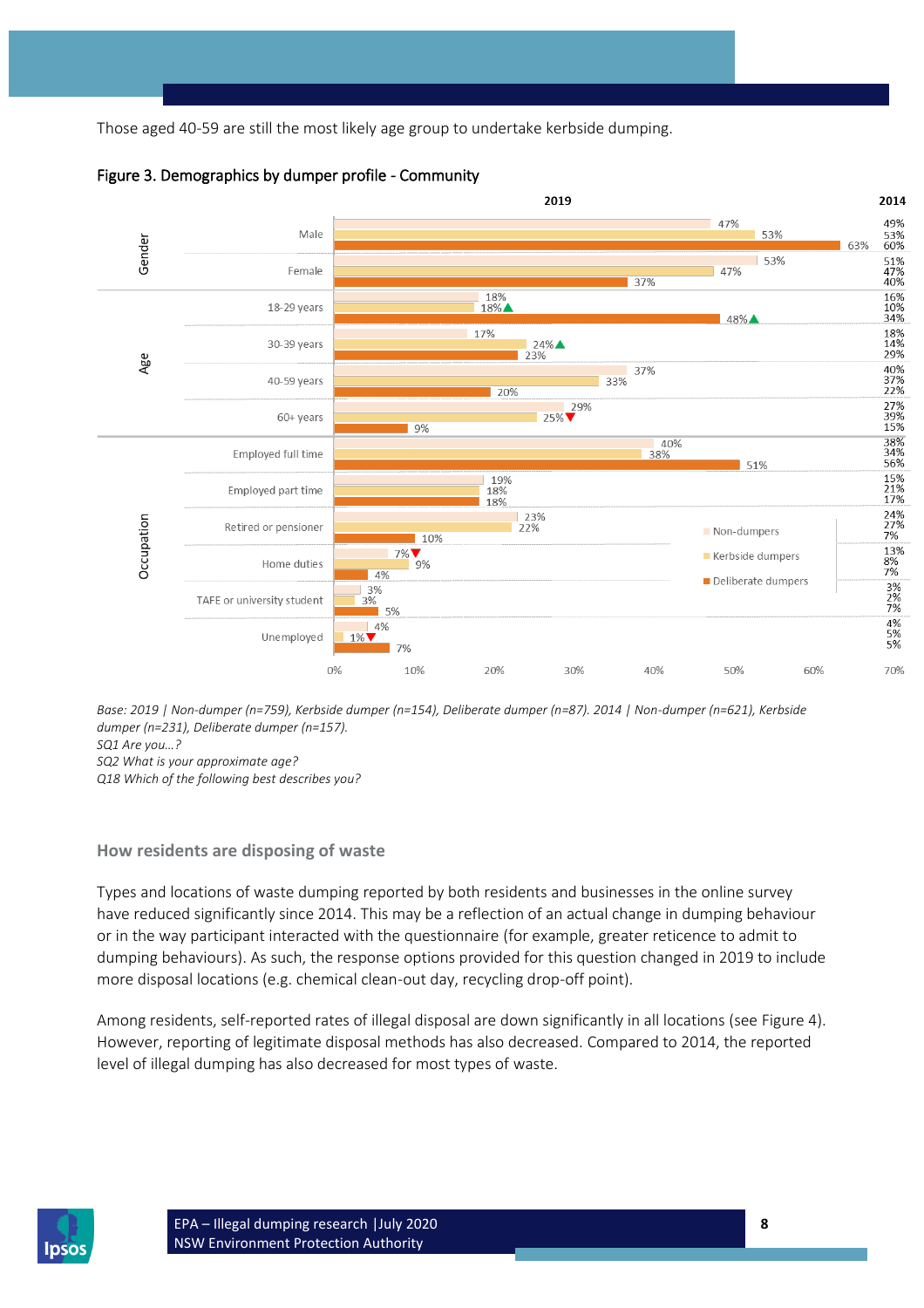## <span id="page-8-0"></span>Figure 4: Disposal location - community



*Base: Total Community sample | 2019 Community sample (n=1,000), 2014 Community sample (n=1,009) Q4 And which of the following methods have you used to dispose of each of these things in the last 12 months? Note: Responses have been re-coded for location. Dumping locations ranked in descending order based on 2019 results.*

Overall, there is a positive trend of residents using correct disposal methods in 2019, compared to 2014. For example, hazardous waste illegally disposed of in weekly/fortnightly collection has declined from 21% in 2014 to 12% in 2019.

- Encouragingly, illegal dumping of several waste types appears to have decreased.
- For majority of waste types, taking items to landfill has declined. While 33% of residents still disposed of construction and demolition waste at landfill in 2019, this is a significant decline from 48% in 2014.
- Weekly/fortnightly collection is most commonly used for general waste (82%), household recyclables (76%) and garden waste (74%). Compared to 2014, significantly less people are putting these items into bulky waste collections.
- Similar to 2014, almost half of the respondents dispose of furniture and white goods using the bulky waste collection service in 2019 (47% compared to 51% in 2014).
- Leaving old clothing and bedding at charity stores and bins has significantly declined (67% compared to 76% in 2014). However, significantly more residents (22%) are using their weekly/fortnightly collection for these items compared to 2014 (16%).
- Whilst not asked in 2014, Community Recycling Centres are being utilised as a disposal option with 18% of residents taking hazardous chemicals, 17% taking car parts and 11% taking household recyclables.

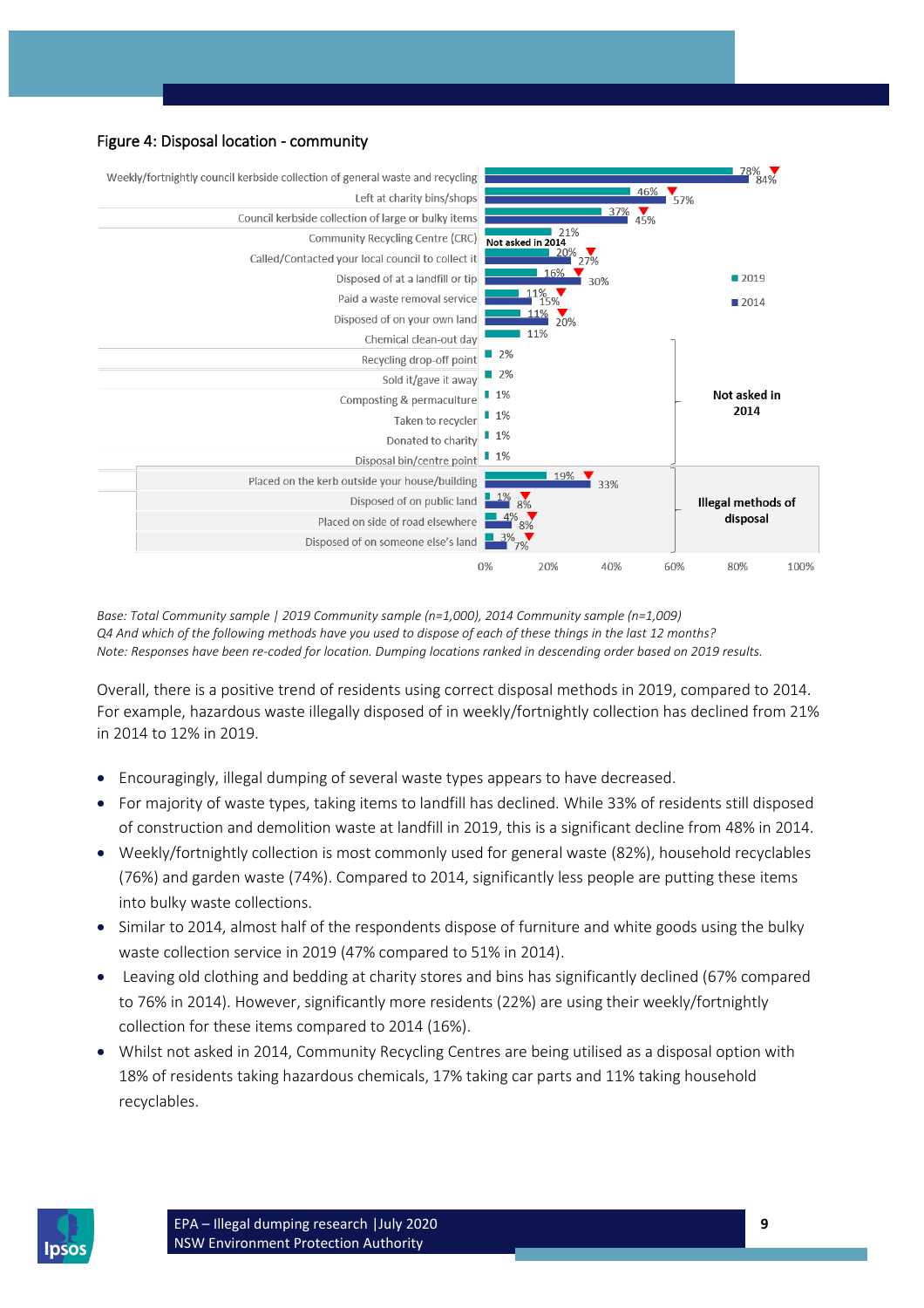Self-reporting of illegal disposal has trended down among businesses, although not significantly. However, reported rates of disposal via legitimate channels have dropped significantly.



#### Figure 5: Disposal location - businesses

*Base: Total Industry sample| 2019 Industry sample (n=103), 2014 Industry sample (n=100) Q5 And which of the following methods have you used to dispose of waste from your business in the last 12 months? Note: Responses ranked in descending order based on 2019 results.*

Self-reporting of all waste disposal behaviours is down among residents in 2019. It is therefore likely that there are other factors influencing self-reporting of dumping behaviour.

Reduced self-reporting of dumping behaviours may indicate that these audiences are now more selfconscious about them, and therefore less willing to admit to disposing of materials via illegal methods. Evidence supporting this hypothesis is mixed. Awareness of illegality has not changed since 2014, although the perceived likelihood of being caught dumping has increased. Improved disposal services may also have influenced these changes.

Alternatively, this reduction may be due to lower engagement in the survey process by participants in 2019, or to changes in survey mode with more participants completing the survey via mobile phone. The fact that rates of legitimate disposal reported have also reduced indicates that survey engagement or mode may be have influenced responses. For residents in particular, the addition of six new categories in the response frame may have impacted responses.

# Motivations and barriers for illegal dumping behaviour

As we would expect, the overall context, barriers and motivations for illegal dumping behaviour remain very similar in 2019 to those observed in 2014.

- **Capability** 
	- Awareness of legal disposal methods is high. Lack of correct waste disposal knowledge is not a driver of illegal dumping.

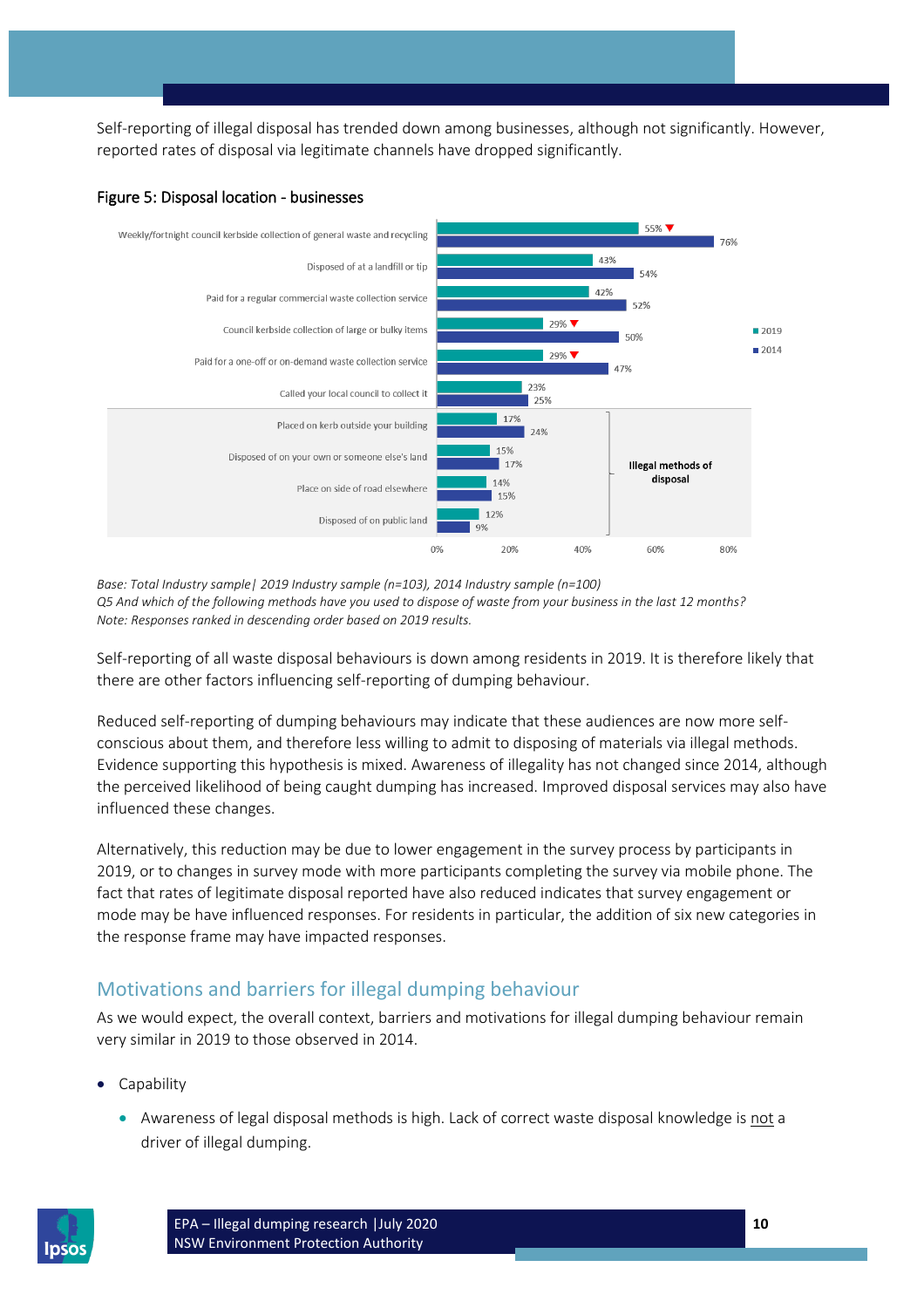- Residents and businesses understand that dumping behaviours are illegal
- Opportunity
	- Social norms play an important role in influencing waste disposal behaviour.
		- Both the quantitative and qualitative phases indicated that perceived social acceptability of dumping behaviours is very similar to 2014.
	- The distance to waste disposal facilities may contribute to decisions to dump illegally
- **Motivation** 
	- Cost avoidance is a key driver for businesses to dump illegally
	- Low awareness or consideration of the consequences of dumping illegally was a factor

Important changes observed are summarised below, with details in the following sections.

Community:

- Concerns about being caught and/or fined have increased among residents
- Bulky waste collection services are becoming more ubiquitous, with trips to the tip continuing to decrease
- The acceptability of kerbside dumping has increased slightly
- Awareness of illegal dumping by other people in certain locations has increased
- Perceived travel time to the tip has increased

Businesses:

- Perceptions of the likelihood of being caught and/or fined have trended up (i.e. increased but not to a statistically significant degree) among businesses
- The perceived acceptability of dumping behaviours appears to have increased among businesses, along with a drop in the recognition of dumping behaviours as illegal.

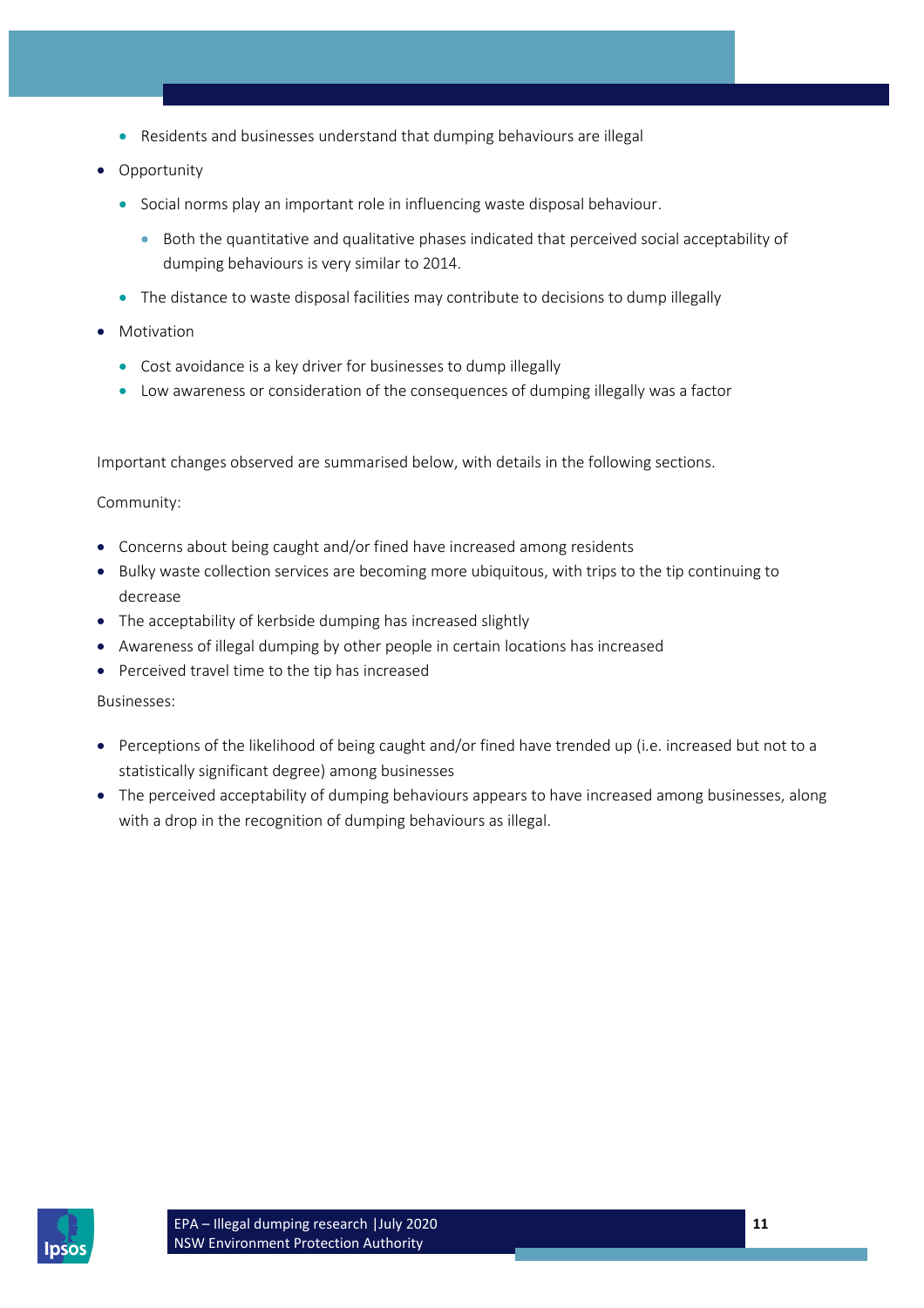# **Community**

**Concerns about being caught and/or fined have increased among residents** The clearest area of improvement over the past five years among residents is in the profile of illegal dumping enforcement.

Higher proportions of residents believe that it is *probable*, *almost sure* or *certain* that they would be caught and fined across a range of locations in 2019.



## Figure 6: Perceived chance of being caught and fined

*Base: Total Community sample | 2019 Community sample (n=1,000), 2014 Community sample (n=1,009) Q17 How likely do you think it is that you would be caught and fined if you were leaving waste in the following locations?*

The knock-on effect of this is that 40% of residents *strongly agree* that they are concerned about being caught and fined and would therefore choose not to leave waste in a public place (compared to 33% in 2014).

The improvement has also flowed through to concern about the size of the fine, which is also a more of a deterrent to dumping in 2019. Four in ten (42%) *strongly agree* that they wouldn't consider leaving waste in a public place due to the size of the fine, compared to 34% in 2014.

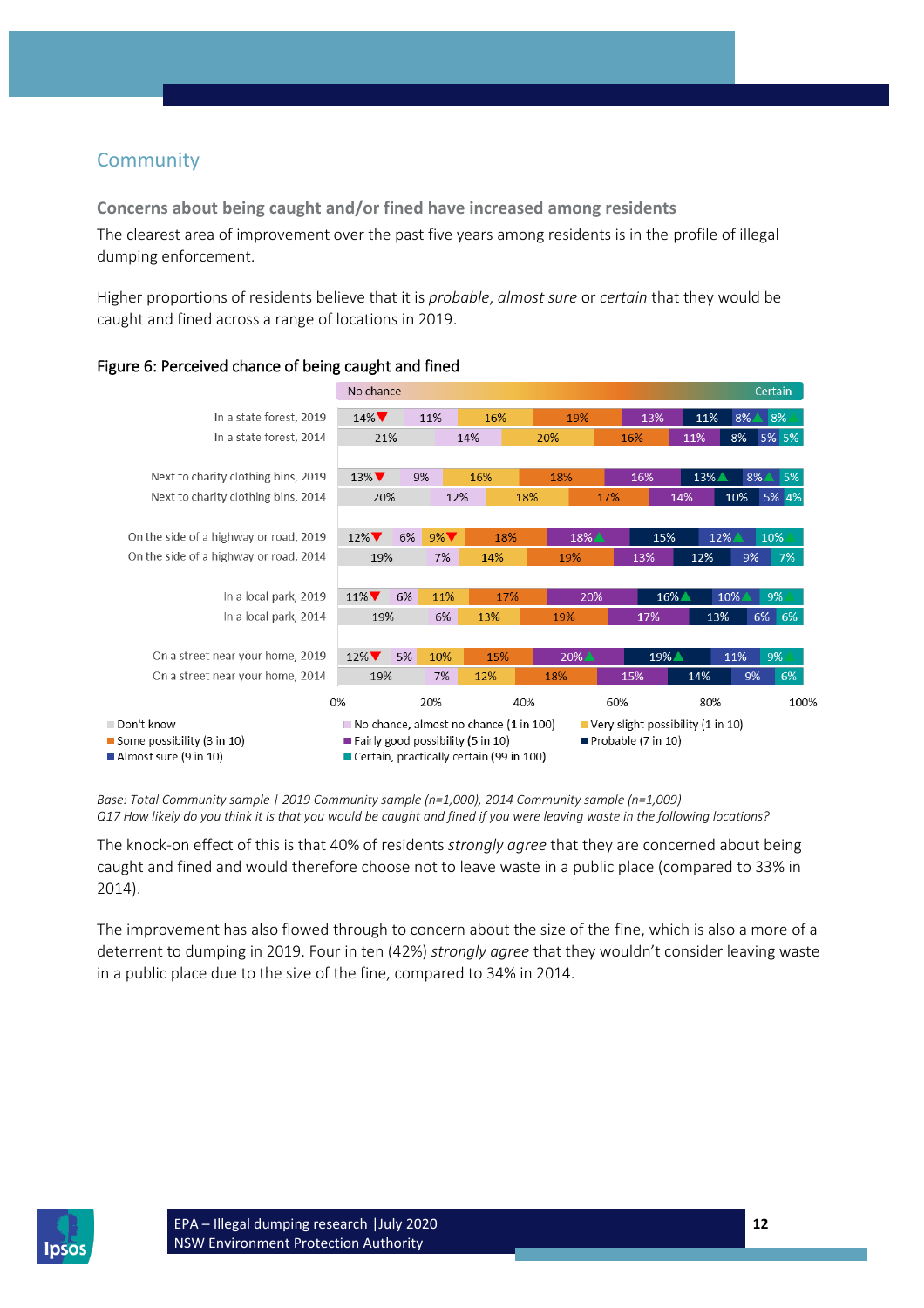

# Figure 7: Agreement with statements relating to the consequences of illegal dumping

*Base: Total Community sample | 2019 Community sample (n=1,000), 2014 Community sample (n=1,009)* Q14 For each of the following statements, please indicate whether you strongly agree, tend to agree, neither agree nor disagree, tend to disagree or strongly disagree

Perceptions of the value of fines for dumping most materials have not changed since 2014. However, 23% now believe that the fine for dumping construction and demolition waste is over \$5000, compared to 16% in 2014. This aligns with an actual increase in the value of fines in late 2014.

**Bulky waste collection services are becoming more ubiquitous, with trips to the tip continuing to fall**

Efforts by councils to provide easy-to-access waste services are being reflected in changes in awareness and behaviour among residents.

While awareness of regular council bulky waste collections remains steady (59% compared to 62% in 2014), awareness among non-users has increased (23% compared to 17% in 2014). Use of bulky waste collections which can be ordered from the council is up, however (57% compared to 46%).

In line with this, the proportion of residents making trips to the tip has fallen from 39% in 2014 to 14% in 2019. This continues an anecdotal trend identified in the 2014 qualitative research.

Residents who have been living in their home for less than a year are more likely to be unaware of council kerbside collections for bulky items and collection or drop-off services for chemicals in their area. They are also less likely to be aware of the frequency of council collections (45% compared to 66% overall).

#### **Kerbside dumping is slightly less unacceptable**

Overall, kerbside dumping is seen as slightly less unacceptable by some residents now than it was five years ago.

Well under two-thirds (61%) now judge leaving household waste at the kerbside outside the home as *very unacceptable*, compared to 68% in 2014. Higher proportions now rate it as merely *unacceptable* (20%, up from 16%) or *somewhat unacceptable* (9%, up from 6%). A similar pattern emerges in relation to leaving furniture at the kerbside. Just 17% judge it to be *very unacceptable*, compared 25% in 2014.

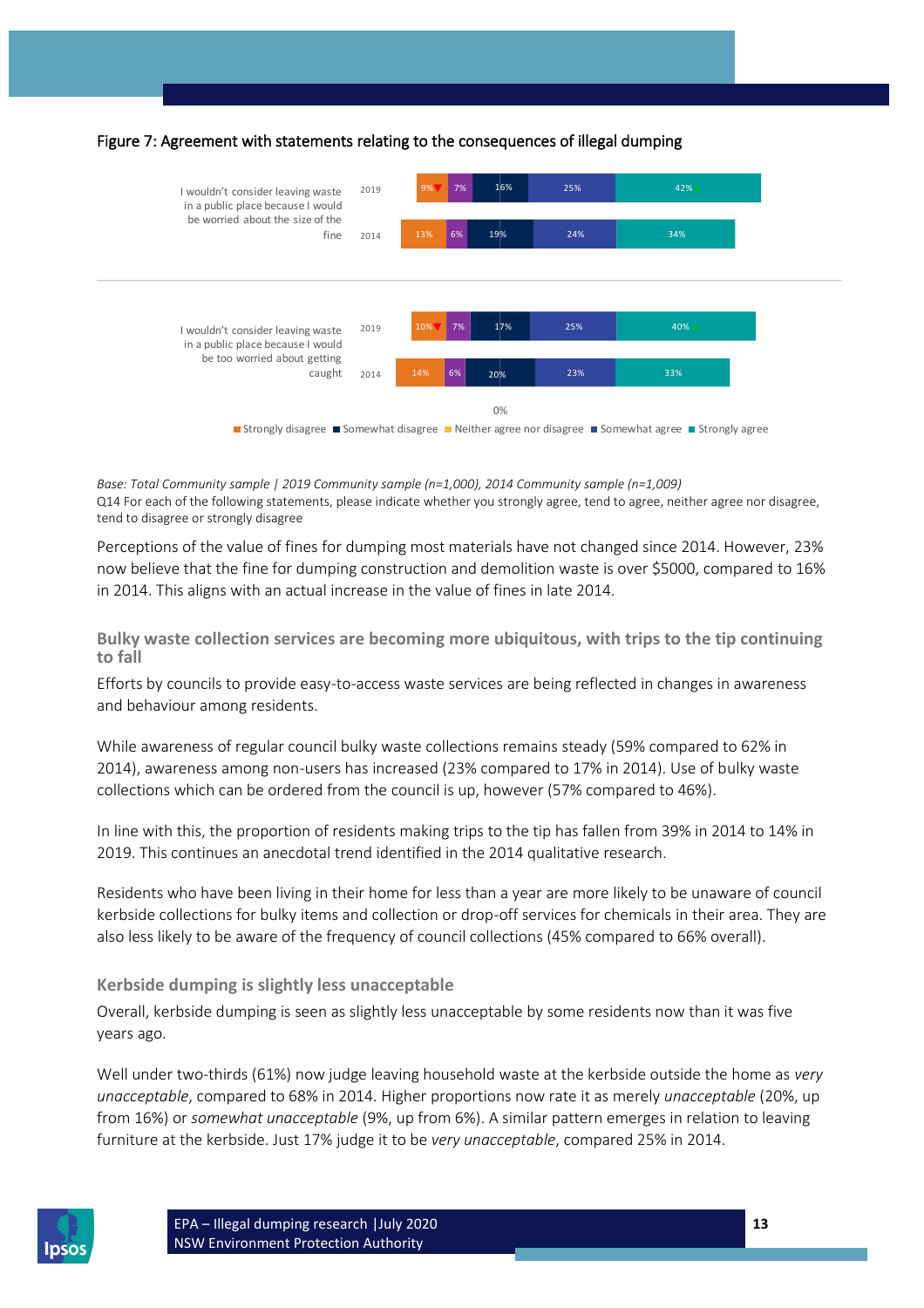At the other end of the acceptability spectrum, the small proportions of residents who rate kerbside dumping behaviours as *very acceptable* have dropped in 2019. Leaving furniture on the kerbside is now seen as very acceptable by 2% of residents; down from 6% in 2014. This indicates that progress is being made among those who previously felt that the kerbside was an entirely legitimate location to dispose of unwanted items.

Younger residents (aged 18-29), CALD residents and those defined as deliberate dumpers (i.e. those dumping at locations other than the kerbside) are less likely than other audiences to feel that deliberate and kerbside dumping of a range of materials are unacceptable (between 50% and 70%).

Interestingly, non-dumpers and kerbside dumpers tend to say that their family, friends, neighbours and colleagues have less influence on their household waste disposal decisions in 2019 than in 2014.

# **Awareness of illegal dumping by others**

Most residents are aware of illegal dumping on the kerbside outside their building (trending up compared to 2014). Non-dumpers and kerbside dumpers are also more likely to say they have seen or heard of items deliberately dumped on someone's land, public land or on the side of the road than in 2014.



## Figure 8: Seen or heard of illegal dumping – residents

*Base: 2019 non-dumper (n=759), 2019 kerbside dumper (n=154), 2019 deliberate dumper (n=87) Q8 Have you seen or heard of items or materials being disposed of in the following ways by your family, friends, neighbours, colleagues or others?*

## **Perceived travel time to the tip**

Perceptions of travel time to the nearest tip appears to have increased, with more participants indicating that it takes 31 minutes to an hour in 2019 (20% compared to 16% in 2014).

No significant changes are observed in perceptions of the ease of getting to the nearest tip, but there is a non-significant increase (from 24% to 28%) in the proportion of participants who indicate that they the tip location is a reason for difficulty taking waste there.

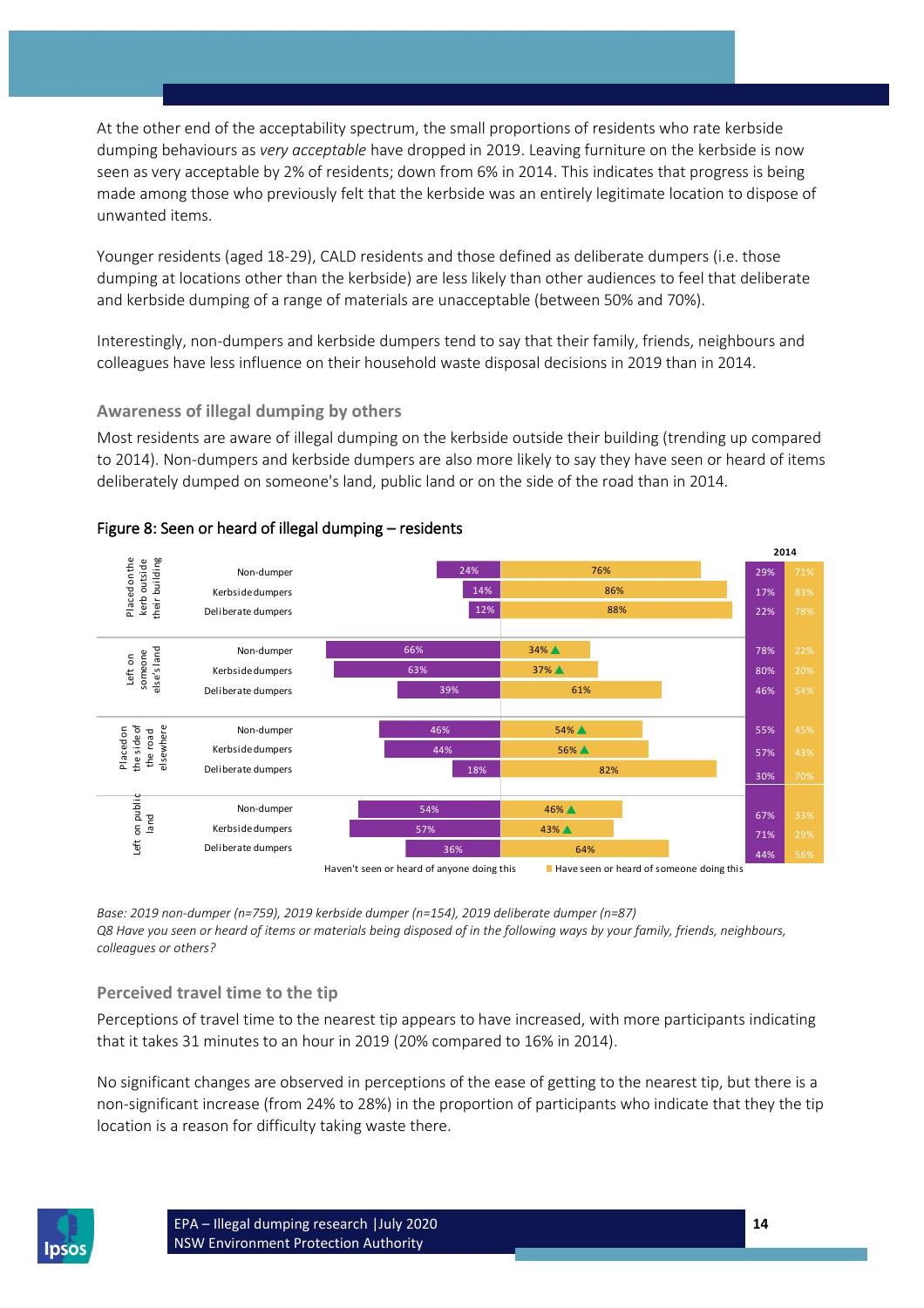# **Demographic differences**

A range of differences were observed between demographic groups in the residents survey. A summary of findings for groups where consistent differences exist across a range of measures are shown below.

# Younger age groups (18-29 years old)

As noted above, younger people (those aged 18-29) display a range of behaviours and attitudes that stand out from older groups which make them more prone to dumping, including:

- Being more likely to be deliberate dumpers than those in other age groups (48%)
- Indicating lower levels of awareness of waste disposal services compared older age groups (50-59 and 60+ years old)
- Being more likely to identify dumping behaviours as legal compared to older age groups (50-59 and 60+ years old)

In addition to this:

- Younger age groups (18-29) were less likely to find leaving household waste in a bushland 'very unacceptable' (53%) compared to all other older age groups;
- Younger age groups (18-29) were less likely to find leaving household waste in a park 'very unacceptable' (56%) compared to all other older age groups;
- Younger age groups (18-29) were more likely to find leaving furniture on the kerb outside of their home 'somewhat acceptable' (25%) than 50-59 years old (13%) and 60+ years old (11%);
- Younger age groups (18-29 years old) were less likely than older age groups (50-59 and 60+ years old) to be aware of what the legal behaviours are:
	- Leaving household waste on the side of the road (11% incorrectly thought this is legal);
	- Leaving household waste in a park (7% incorrectly thought this is legal);
	- Leaving garden waste in a park (8% incorrectly thought this is legal and 18% don't know).
- Younger age groups (18-29 years old) were more likely than older age groups (50-59 and 60+ years old) to agree (19% tend to agree);that they would consider leaving certain types of waste in a public place, but only if I knew that it wouldn't damage the environment
- I would consider leaving waste in a public place because of the cost of taking it to the tip
	- Younger age groups (18-29 years old) were not as strongly opposed to this idea as older age groups (60+ years old) with 27% of younger respondents who 'tend to disagree' compared to 10% among older respondents. While older respondents were more likely to 'strongly disagreed' than younger respondents (83% and 41% respectively);
- Younger age groups (18-29 years old) tend to indicate lower levels of awareness compared to older age groups (50-59 and 60+ years old).

## Those living in their home less than a year

• Residents who have been living in their home for less than a year were more likely to be 'unaware of this service in their area' including:

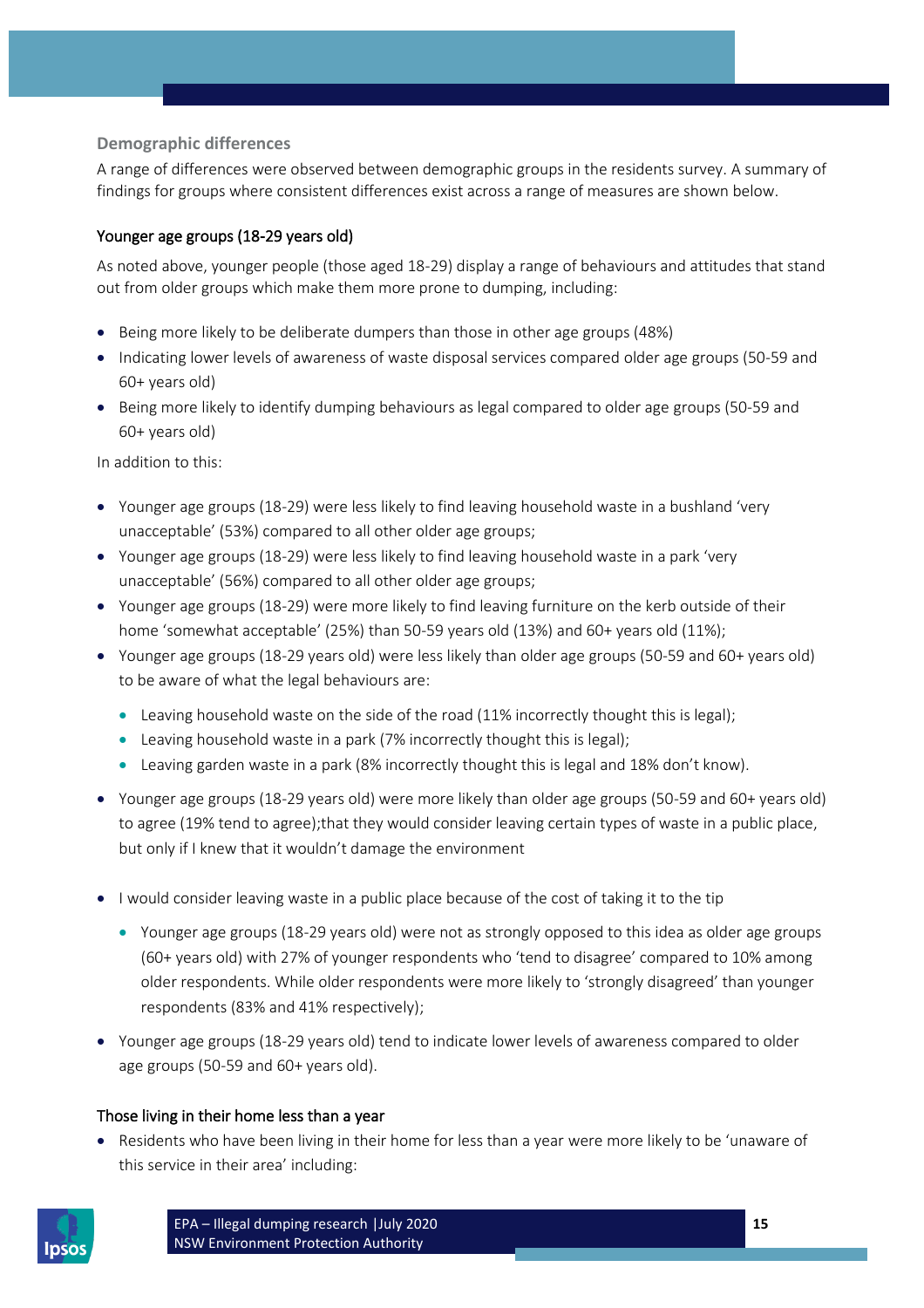- Regular council collection of large or bulky items from the kerb (21%);
- Council collection of large or bulky items from the kerb which you can ring up to order (22%);
- Collection or drop off service for chemicals (47%).
- Respondents who had been living in their house for less than a year were less likely to be aware of the frequency of council bulky waste collections (45%);

#### Culturally and linguistically diverse (CALD) audiences vs English-only households

- Respondents who mainly speak English at home were more likely to find leaving household waste in a bushland 'very unacceptable' (80%) than those who speak another language (61%);
- Respondents who mainly speak a language other than English at home were less likely to find leaving household waste in a park 'very unacceptable' (63%) than those who speak English (77%);
- Respondents who mainly speak a language other than English at home were less likely to find leaving garden waste in a park 'very unacceptable' (53%) than those who mainly speak English (66%);
- Respondents who mainly spoke a language other than English at home were less likely to find leaving household waste on the side of the road 'very unacceptable' (52%) than those who mainly speak English (63%);
- Respondents who mainly speak English at home were more likely to find leaving furniture on the kerb outside of their home 'acceptable' (12%) than those who speak a language other than English at home (7%);
- Respondents who speak a language other than English at home were more likely than others to agree (14% tend to agree); that they would consider leaving certain types of waste in a public place, but only if I knew that it wouldn't damage the environment

## Regional vs metro residents

- Regional residents were more likely to find leaving garden waste in a park 'very unacceptable' (70%) than metro residents (59%);
- 30% of metro residents are unaware of this service (landfills) compared to 11% in regional.
- Regional residents were more likely than metro residents to misunderstand that leaving furniture on the kerb outside their home is legal (36% and 25% respectively)
- Metro residents were more likely than regional residents to agree (11% tend to agree) that they would consider leaving certain types of waste in a public place, but only if I knew that it wouldn't damage the environment
- Regional residents were more likely to indicate cost as being the reason why they find taking waste to the tip difficult (21% compared to 10% for metro residents).

#### Renters

• Renters were more likely than homeowners to find it 'fairly difficult' (25% and 16% respectively) to get to the tip.

# Businesses

**Perceptions of the likelihood of being caught and/or fined have trended up among businesses**

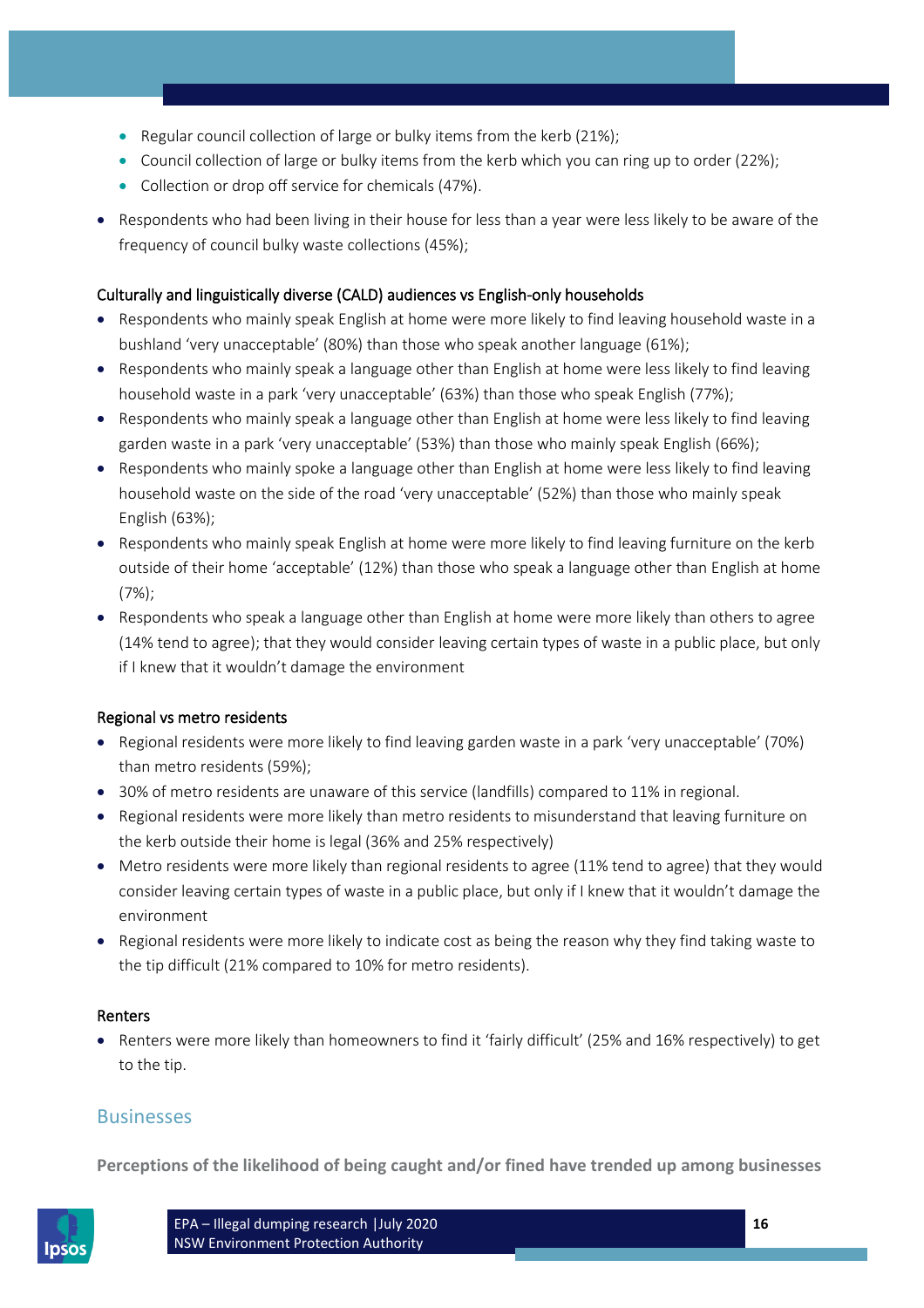Across all locations tested (state forests, next to charity bins, on the side of a highway or road, in a park or on the kerb near the home), perceptions of the likelihood of being caught and fined for dumping have trended upwards (although not significantly – se[e Figure 9\)](#page-16-0).



#### <span id="page-16-0"></span>Figure 9: Perception of the chance of being caught and fined - Industry

*Base: Total Industry sample| 2019 Industry sample (n=103), 2014 Industry sample (n=100) Q16 How likely do you think it is that you would be caught and fined if you were leaving waste in the following locations? Note: Responses 2% and below not shown for ease of reading.*

However, unlike among residents, these changes have not translated into a lower likelihood to dump due to perceptions of the consequences.

In a second point of difference compared to residents, higher proportions of businesses say that they don't know the values of fines for dumping asbestos (27% up from 14% in 2014), hazardous chemicals (32% up from 15%), construction and demolition waste (32% up from 19%) and garden waste (39% up from 23%).

## **Perceptions of legality and acceptability of dumping**

The perceived acceptability of dumping behaviours appears to have increased among businesses, along with a drop in the recognition of dumping behaviours as illegal.

While most businesses correctly identified illegal behaviours, the proportion identifying each scenario presented as illegal has declined [\(Figure 10\)](#page-17-0).

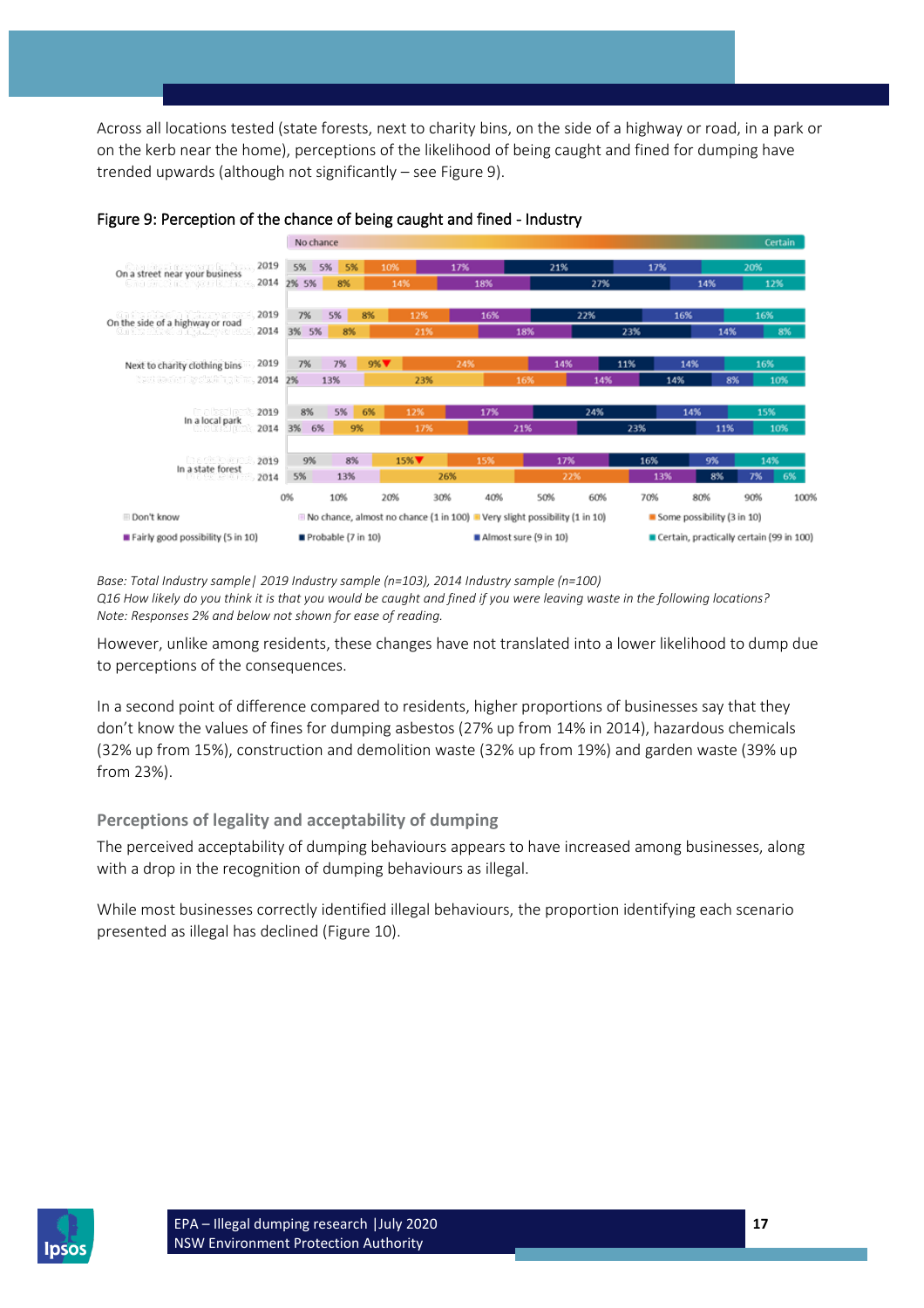<span id="page-17-0"></span>



*Base: Total Industry sample| 2019 Industry sample (n=103), 2014 Industry sample (n=100) Q14 Please indicate whether you think the following are legal or illegal Note: Responses 2% and below not shown for ease of reading.*

Businesses interviewed in 2019 were also more accepting of dumping behaviours. Fewer respondents reported that leaving asbestos in a public place is 'very unacceptable' (83% in 2019, down from 98%). Similar reported increases are seen across other dumping scenarios [\(Figure 11\)](#page-17-1).

<span id="page-17-1"></span>



*Base: Total Industry sample| 2019 Industry sample (n=103), 2014 Industry sample (n=100)*

*Q9 How would you judge another person or their business's behaviour if they…*

*Note: Responses 2% and below not shown for ease of reading. Reasons ranked in descending order based on 2019 results for 'Very unacceptable'.*

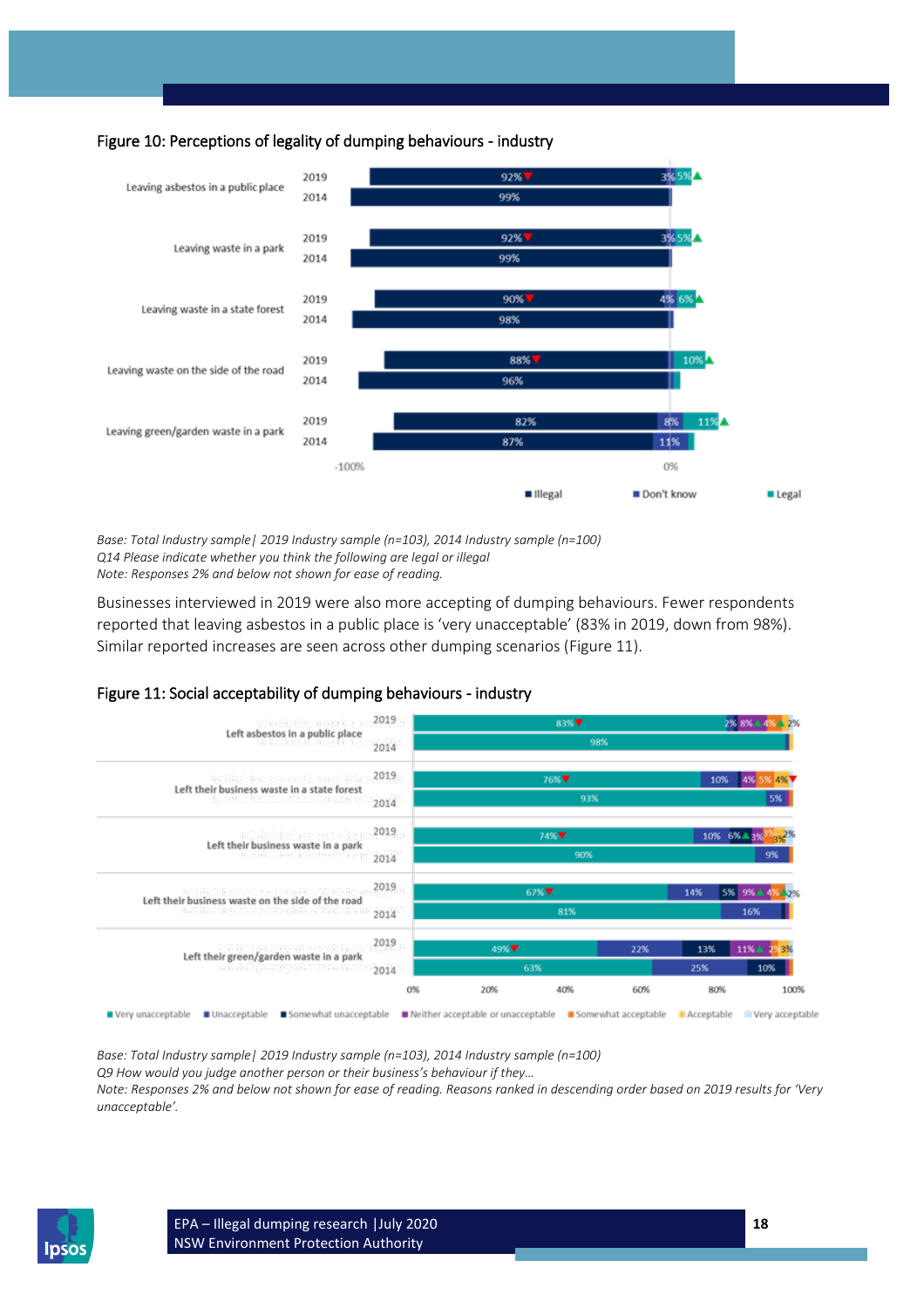# Recommendations

The table below outlines the important findings of the research and recommendations aligned with each.

<span id="page-18-0"></span>

| <b>COM-B domain</b> | Audience<br>#                                                                                                                                                                         |                |                                                                                                                                                              | <b>Finding overview</b>                                                                                                                                                                                                                                                                                                    | Recommendation                                                                                                                                                                                                                            |  |  |  |  |  |
|---------------------|---------------------------------------------------------------------------------------------------------------------------------------------------------------------------------------|----------------|--------------------------------------------------------------------------------------------------------------------------------------------------------------|----------------------------------------------------------------------------------------------------------------------------------------------------------------------------------------------------------------------------------------------------------------------------------------------------------------------------|-------------------------------------------------------------------------------------------------------------------------------------------------------------------------------------------------------------------------------------------|--|--|--|--|--|
| <b>Behaviours</b>   | <b>Behaviours</b>                                                                                                                                                                     | 1              | Land managers and LGAs                                                                                                                                       | According to council managers, the patterns of<br>dumping are broadly similar to 2014. The locations and<br>types of materials disposed of are very consistent.                                                                                                                                                            | The strategic priorities in relation to targeting<br>specific types of dumping are still relevant, and do<br>not need to be substantially reviewed based on<br>changes in the types and locations of waste dumped.                        |  |  |  |  |  |
|                     | <b>Behaviours</b>                                                                                                                                                                     | $\overline{2}$ | Residents                                                                                                                                                    | The demographics of residents who admit to disposing<br>of items illegally are broadly the same as in 2014.                                                                                                                                                                                                                | Strategies currently in place to target those most<br>likely to dump illegally should be retained or<br>improved.                                                                                                                         |  |  |  |  |  |
|                     | <b>Behaviours</b>                                                                                                                                                                     | 3              | Residents                                                                                                                                                    | While those over the age of 40 remain the largest<br>group that admits to kerbside dumping, those under<br>the age of 40 report are more likely to have<br>undertaken kerbside dumping in 2019 than in 2014.                                                                                                               | Strategies that target a range of age groups are<br>required to address high levels of kerbside dumping<br>behaviour among older residents and growing levels<br>among those under 40.<br>Tackling the growing levels of kerbside dumping |  |  |  |  |  |
|                     | Younger residents<br><b>Behaviours</b><br>4<br>5<br>Land managers and LGAs<br>Behaviours - types<br>of waste dumped<br>6<br>Land managers and LGAs<br>Behaviours and<br>interventions |                | among the younger age cohort will be important to<br>ensuring the social norms around kerbside dumping<br>do not become further established in coming years. |                                                                                                                                                                                                                                                                                                                            |                                                                                                                                                                                                                                           |  |  |  |  |  |
|                     |                                                                                                                                                                                       |                |                                                                                                                                                              | Younger people (aged 18 to 29) are more likely than<br>others to be deliberate dumpers. They have less<br>knowledge of correct disposal methods and the illegal<br>status of dumping behaviours.                                                                                                                           | The EPA may wish to consider targeting younger<br>people to improve their knowledge of correct<br>disposal behaviours and understanding of which<br>actions constitute illegal dumping.                                                   |  |  |  |  |  |
|                     |                                                                                                                                                                                       |                |                                                                                                                                                              | Councils report that dumping of asbestos on roadsides<br>has decreased.                                                                                                                                                                                                                                                    | Continue to implement existing programs aimed at<br>reducing dumping of asbestos.                                                                                                                                                         |  |  |  |  |  |
|                     |                                                                                                                                                                                       |                |                                                                                                                                                              | According to stakeholders, targeted campaigns by the<br>councils and the EPA appear to be having a positive<br>impact on dumping in some places.<br>However, a few participants noted that these results<br>are only maintained while the program is ongoing, and<br>that they may not be sustained when activities cease. | The EPA should continue to support the use of<br>interventions to reduce dumping behaviours.<br>Dumping program evaluations should include<br>measures which assess the longevity of positive<br>impacts.                                 |  |  |  |  |  |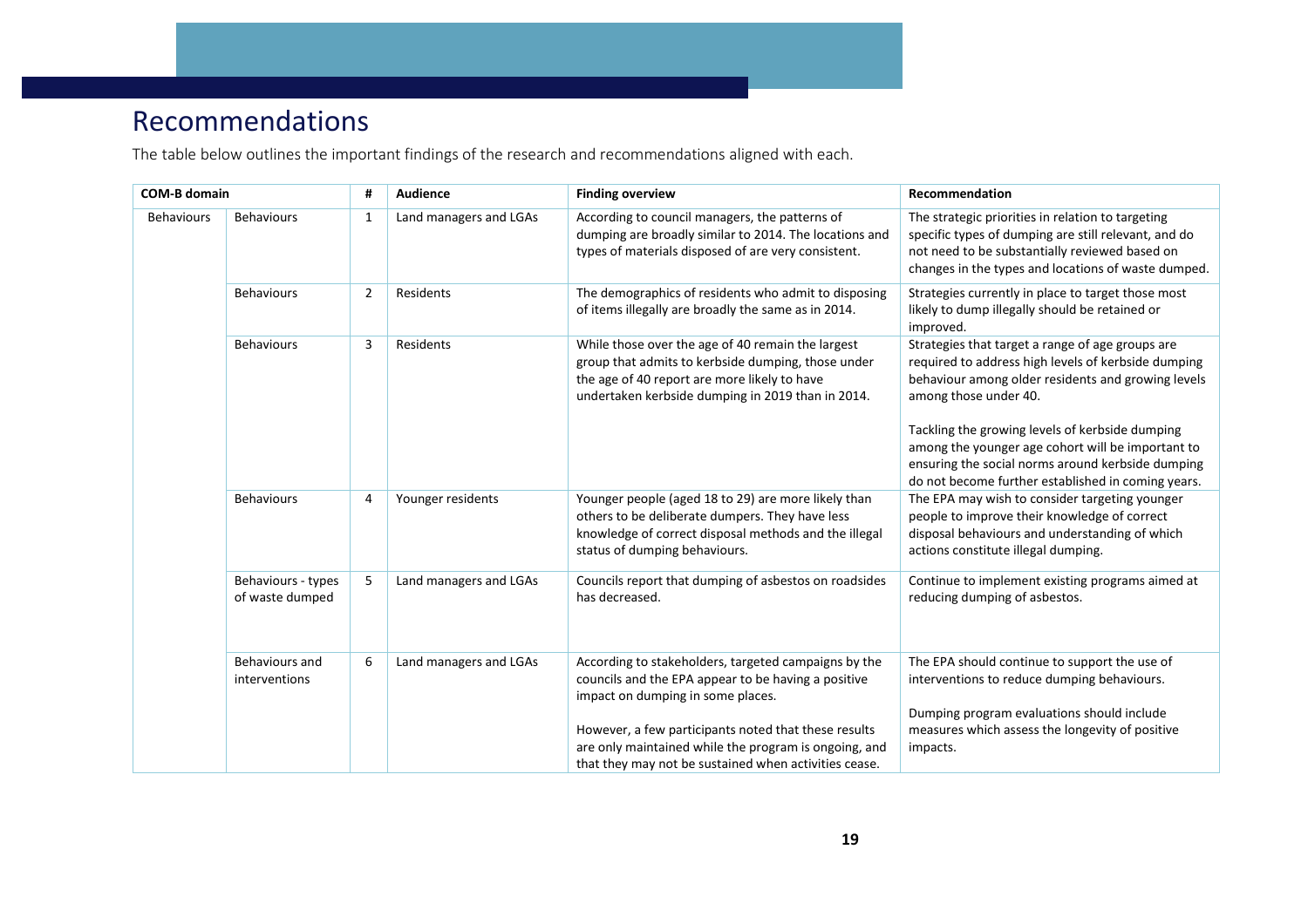|            |                                                                                                                                                             |                | <b>Audience</b>   |                                                                                                                                                                                                                                                                                                                                         | Recommendation                                                                                                                                                                                                                                                                                                                                                             |
|------------|-------------------------------------------------------------------------------------------------------------------------------------------------------------|----------------|-------------------|-----------------------------------------------------------------------------------------------------------------------------------------------------------------------------------------------------------------------------------------------------------------------------------------------------------------------------------------|----------------------------------------------------------------------------------------------------------------------------------------------------------------------------------------------------------------------------------------------------------------------------------------------------------------------------------------------------------------------------|
|            |                                                                                                                                                             | Ħ              |                   | <b>Finding overview</b>                                                                                                                                                                                                                                                                                                                 |                                                                                                                                                                                                                                                                                                                                                                            |
| Motivation | perceptions of<br>enforcement                                                                                                                               | $\overline{7}$ | Residents         | The profile of illegal dumping enforcement appears to<br>have increased, and more resident indicate that<br>concern about being caught and fined is a reason that<br>they would choose not to leave waste in a public place.<br>The perceived value of fines has also increased since<br>2014 (in line with increased penalty amounts). | Continue to raise the profile of enforcement activity<br>and the size of fines in relation to illegal dumping.                                                                                                                                                                                                                                                             |
|            | Motivation -<br>perceptions of<br>enforcement                                                                                                               | 8              | <b>Businesses</b> | Businesses' perceptions of the likelihood of being<br>caught and fined for dumping have trended upwards.<br>However, unlike for residents, these changes have not<br>translated to lower likelihoods to dump due to<br>perceptions of the consequences.                                                                                 | Intensified efforts may be required to raise the<br>profile of enforcement activity and the size of fines<br>in relation to illegal dumping among businesses.                                                                                                                                                                                                              |
|            | <b>COM-B domain</b><br>Motivation -<br>Motivation -<br>perceptions of<br>enforcement<br>Opportunity<br>Opportunity -<br>social<br>Opportunity -<br>physical | 9              | <b>Businesses</b> | Among businesses, the perceived value of fines has<br>decreased, and a significantly higher proportion of<br>businesses indicate that they don't know what the<br>maximum fine value is.                                                                                                                                                | Intensified efforts may be required to raise the<br>profile of enforcement activity and the size of fines<br>in relation to illegal dumping among businesses.                                                                                                                                                                                                              |
|            |                                                                                                                                                             | 10             | Residents         | Overall, kerbside dumping is seen as slightly more<br>acceptable by residents now than it was five years ago.<br>Younger residents (aged 18-29), CALD residents and<br>deliberate dumpers are least likely to feel that<br>deliberate and kerbside dumping of a range of<br>materials are unacceptable.                                 | More widespread and effective interventions<br>targeting changing norms and demographics around<br>kerbside dumping should be assessed and piloted.                                                                                                                                                                                                                        |
|            |                                                                                                                                                             | 11             | Residents         | Awareness and use of Council kerbside collections for<br>bulky waste have increased since 2014. While reported<br>use of these services has dropped, this may not reflect<br>actual changes in use.                                                                                                                                     | It is possible that higher awareness of council<br>kerbside collection services and clean ups of<br>kerbside dumping by councils continue to influence<br>the growing social acceptability of leaving items at<br>the kerbside.<br>Continued use of effective interventions for changing<br>norms around kerbside dumping should be<br>considered by the EPA and councils. |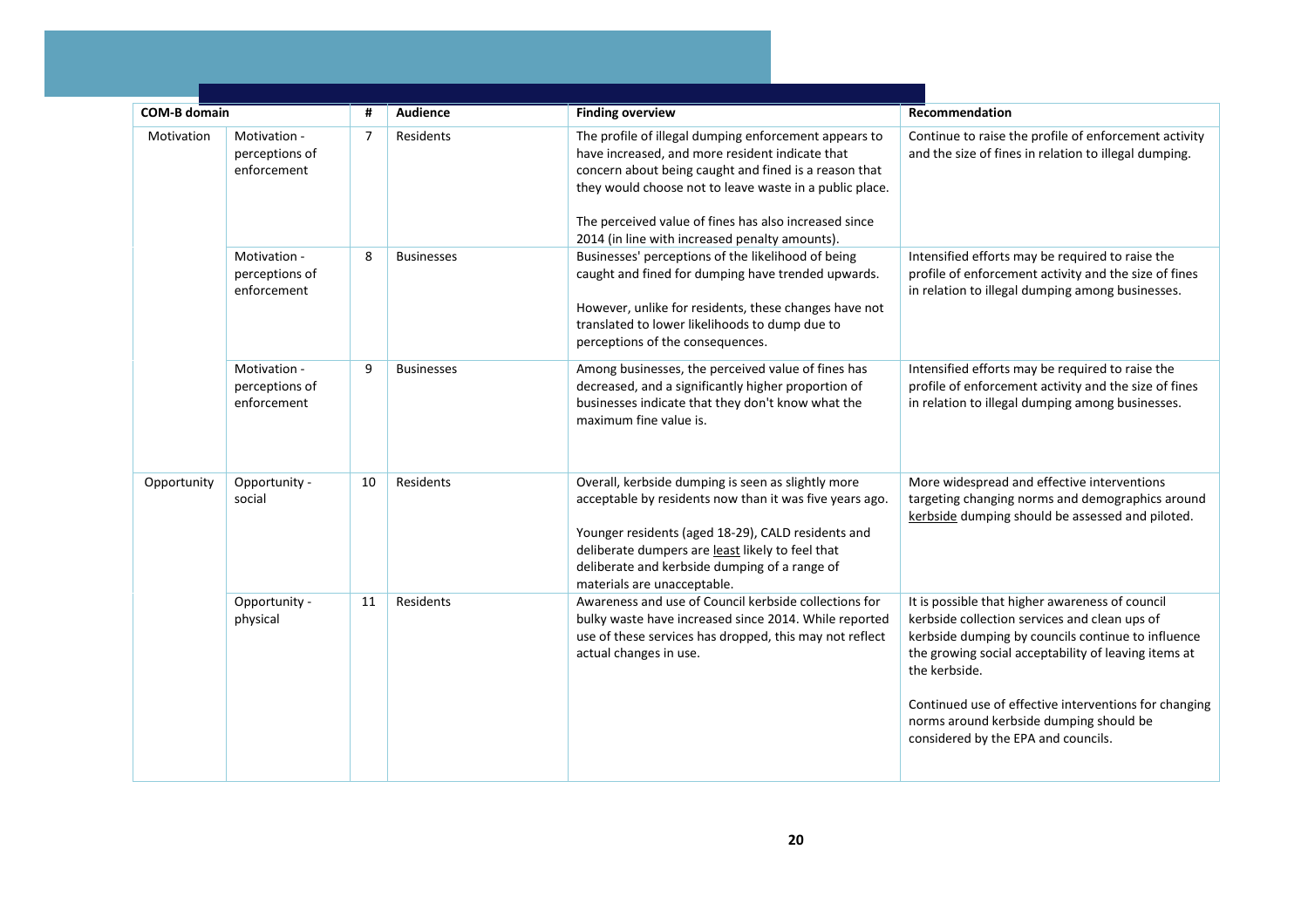| <b>COM-B domain</b>  |                                                                                                           | # | Audience | <b>Finding overview</b>                                                                                                                                                                                                                                                                                                                                                                    | Recommendation                                                                                                                                                                                                                                                     |  |  |  |  |
|----------------------|-----------------------------------------------------------------------------------------------------------|---|----------|--------------------------------------------------------------------------------------------------------------------------------------------------------------------------------------------------------------------------------------------------------------------------------------------------------------------------------------------------------------------------------------------|--------------------------------------------------------------------------------------------------------------------------------------------------------------------------------------------------------------------------------------------------------------------|--|--|--|--|
|                      | 12<br>Opportunity -<br><b>Businesses</b><br>social<br>13<br>Cost of dumping<br>Land managers and councils |   |          | The perceived acceptability of dumping behaviours<br>appears to have increased among businesses, along<br>with a drop in the recognition of dumping behaviours<br>as illegal.                                                                                                                                                                                                              | Intensified efforts may be required to raise the<br>profile of enforcement activity and the size of fines<br>in relation to illegal dumping among businesses.                                                                                                      |  |  |  |  |
| <b>Interventions</b> |                                                                                                           |   |          | Many land managers stated that their organisations'<br>budgets are not large enough to properly address the<br>extent of dumping it areas they are responsible for.<br>Public land managers indicated that they do their best<br>with what they have. However, Councils sometimes<br>have to use threats of enforcement to encourage<br>clean-up activities due to the lack of resourcing. | Continued support and resourcing should be<br>provided to land holders to help discourage dumping<br>on their land.<br>The EPA may also wish to assess the viability of<br>providing targeted assistance to land managers with<br>extensive dumping on their land. |  |  |  |  |